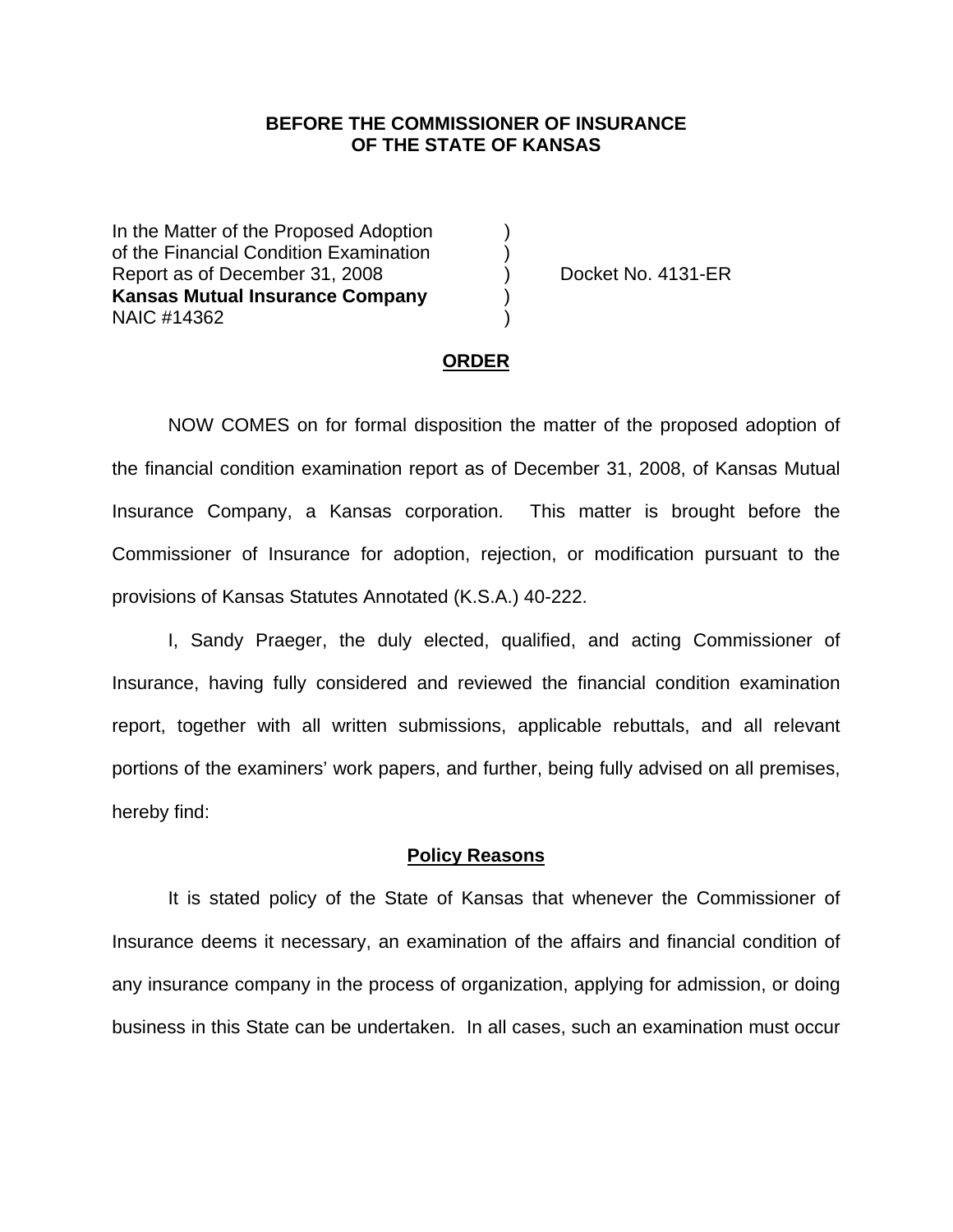once every five (5) years. Through the examination process, the insurance consuming public will be well served and protected.

### **Findings of Fact**

 1. The Commissioner of Insurance has jurisdiction over this matter pursuant to K.S.A. 40-222.

 2. An examination of Kansas Mutual Insurance Company was undertaken by the Kansas Insurance Department and was completed on April 19, 2010.

 3. The examiner-in-charge tendered and filed with the Kansas Insurance Department a verified written report of the examination within thirty (30) days following completion of the examination, to wit; February 2, 2010.

 4. Following receipt of the verified report, the Kansas Insurance Department transmitted the report to Kansas Mutual Insurance Company on April 19, 2010, with a duly executed notice advising the company of its opportunity to prepare and submit to the Kansas Insurance Department a written submission or rebuttal with respect to any and all matters contained in the report. Kansas Mutual Insurance Company was further advised that any written submission or rebuttal needed to be filed with the Kansas Insurance Department no later than thirty (30) days after receipt of the verified report.

 5. Kansas Mutual Insurance Company filed a written acceptance of the verified report on May 20, 2010.

6. Based upon the written submission tendered by Kansas Mutual Insurance Company, the company took no exceptions to matters contained in the verified report.

 7. Within thirty (30) days of the end of the time period allowed for written submission or rebuttal, the Commissioner of Insurance fully reviewed the report,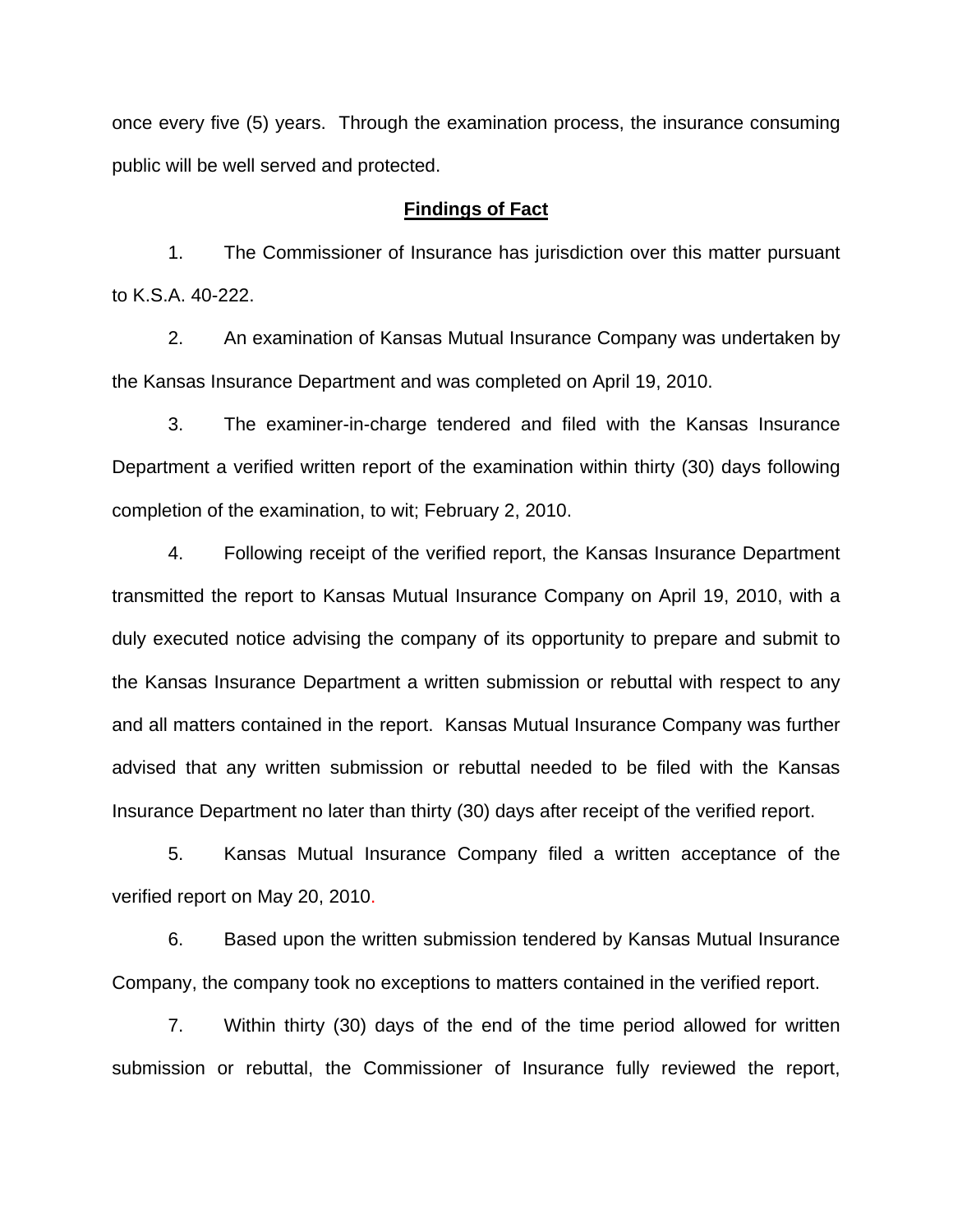together with all written submissions and rebuttals provided by Kansas Mutual Insurance Company. The Commissioner of Insurance further reviewed all relevant workpapers.

 8. No other written submissions or rebuttals were submitted by Kansas Mutual Insurance Company.

## **Conclusion of Law**

9. K.S.A. 40-222(k)(2) provides:

"Within 30 days of the end of the period allowed for the receipt of written submissions or rebuttals, the commissioner shall fully consider and review the report, together with any written submissions or rebuttals and any relevant portions of the examiners workpapers and enter an order:

- (A) Adopting the examination report as filed or with modification or corrections. If the examination report reveals that the company is operating in violation of any law, regulation or prior order of the commissioner, the commissioner may order the company to take any action the commissioner considers necessary and appropriate to cure such violations; or
- (B) rejecting the examination report with directions to the examiners to reopen the examination for purposes of obtaining additional data, documentation or information, and refiling pursuant to subsection (k); or
- (C) call and conduct a fact-finding hearing in accordance with K.S.A. 40- 281 and amendments thereto for purposes of obtaining additional documentation, data, information and testimony."
- 10. Based upon the Finding of Fact enumerated in paragraphs #1 through #8

above, the financial condition examination report as of December 31, 2008, of Kansas

Mutual Insurance Company should be adopted.

# **IT IS THEREFORE, BY THE COMMISSIONER OF INSURANCE, ORDERED THAT:**

1. The financial condition examination report as of December 31, 2008, of

Kansas Mutual Insurance Company, hereby is adopted.